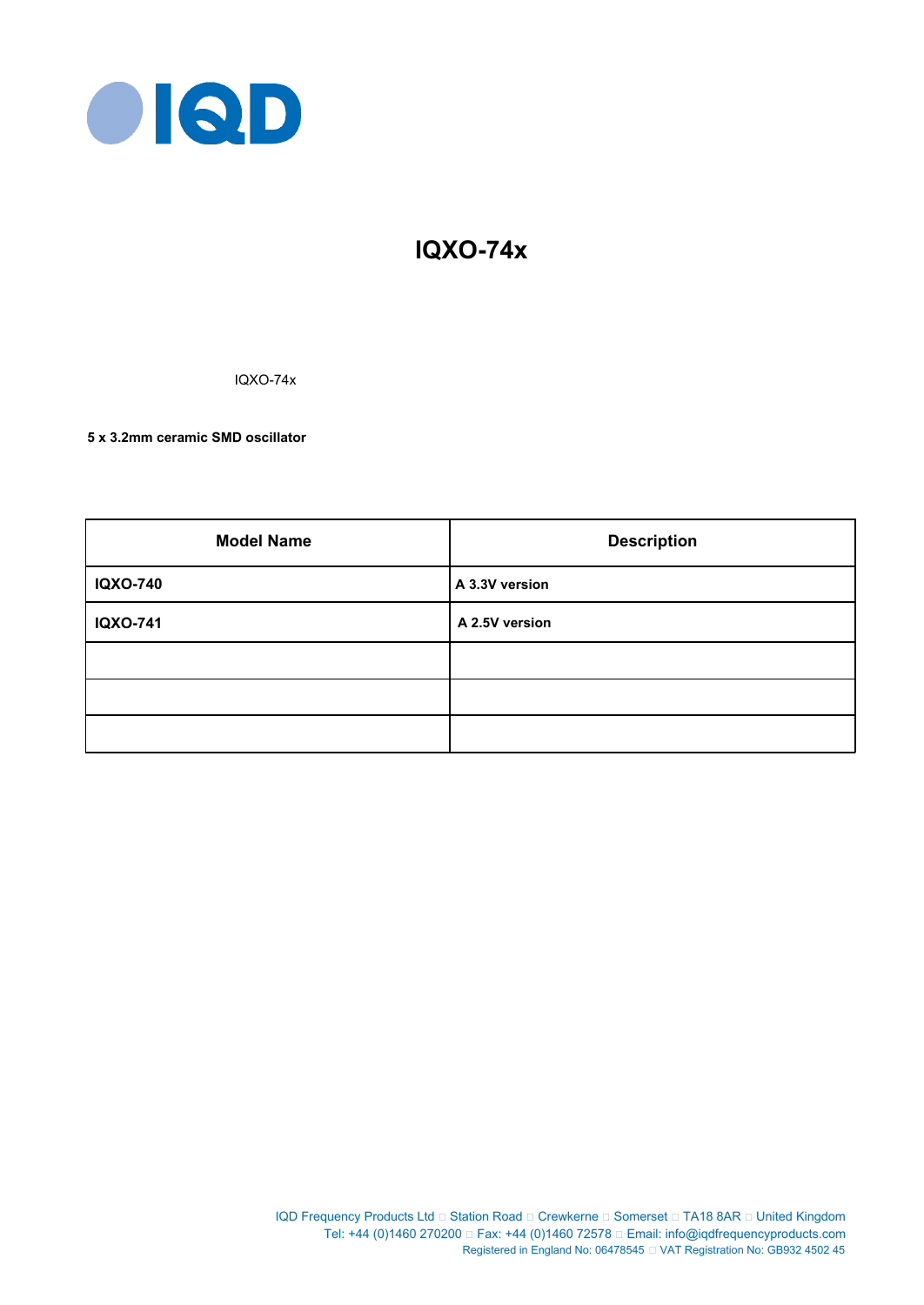

# **IQXO-740 Crystal Clock Oscillator Specification**

# **ISSUE 1; November 2019**

#### **Description**

 $\blacksquare$ 5 x 3.2mm ceramic SMD oscillator

#### **Frequency Parameters**

- Frequency 80.0MHz to 160.0MHz  $\blacksquare$
- 
- 
- 

Frequency Tolerance ±20.00ppm to ±100.00ppm Frequency Stability ±20.00ppm to ±100.00ppm Ageing  $\qquad \qquad \pm 3$ ppm max per year @ 25°C

# **Electrical Parameters**

- Supply Voltage 3.3V ±5%  $\blacksquare$
- Start up time: 10ms max n,

# **Operating Temperature Ranges**

- $\blacksquare$ 0 to 70°C
- -40 to 85°C

# **Output Details**

- Output Compatibility LVDS  $\blacksquare$
- × Drive Capability 100Ω
- Output Voltage Logic Low: 1.43V typical, 1.6V max  $\blacksquare$
- Output Voltage Logic High: 1.1V typical, 0.9V min Output Differential Voltage: 247mV to 454mV max, 350mV п
- typical
- Output Offset Voltage: 1.125V to 1.375V max, 1.2V typical

#### **Output Control**

Logic '1' to pad 1 (70%Vs min) enables oscillator outputs  $\blacksquare$ Logic '0' to pad 1 (30%Vs max) disables oscillator outputs, oscillator outputs go to the high impedance state No connection to pad 1 enables oscillator outputs

# **Noise Parameters**

Phase Jitter (12kHz to 20MHz): 1ps rms max .

# **Environmental Parameters**

- $\blacksquare$ Storage Temperature Range: -55 to 125°C
- $\blacksquare$ Drop: 120cm drop (3 times) onto hard wooden board
- $\blacksquare$ Vibration: MIL-STD-883, Method 2007, Test Condition A: 10Hz-55Hz-10Hz, 1.5mm amplitude, full sine, 2mins per cycle, 3 mutually perpendicular planes, 2hrs duration in each plane

#### **Ordering Information**

- Frequency\* Model\* **Output** Frequency Stability (over operating temperature range)\* Operating Temperature Range\* Supply Voltage (\*minimum required) m. Example: 100.0MHz IQXO-740
	- LVDS ±50ppm 0 to 70C 3.3V

# **Compliance**

RoHS Status (2015/863/EU) Compliant  $\blacksquare$ REACh Status **Compliant** MSL Rating (JDEC-STD-033): Not Applicable ٠

# **Packaging Details**

Pack Style: Reel Tape & reel in accordance with EIA-481-D  $\blacksquare$ Pack Size: 1,000

**[Outline \(mm\)](http://www.iqdfrequencyproducts.com/products/search/?type=crystal-clock-oscillator&model=IQXO-740)** 



# **Test Circuit**



# **Wave Form**

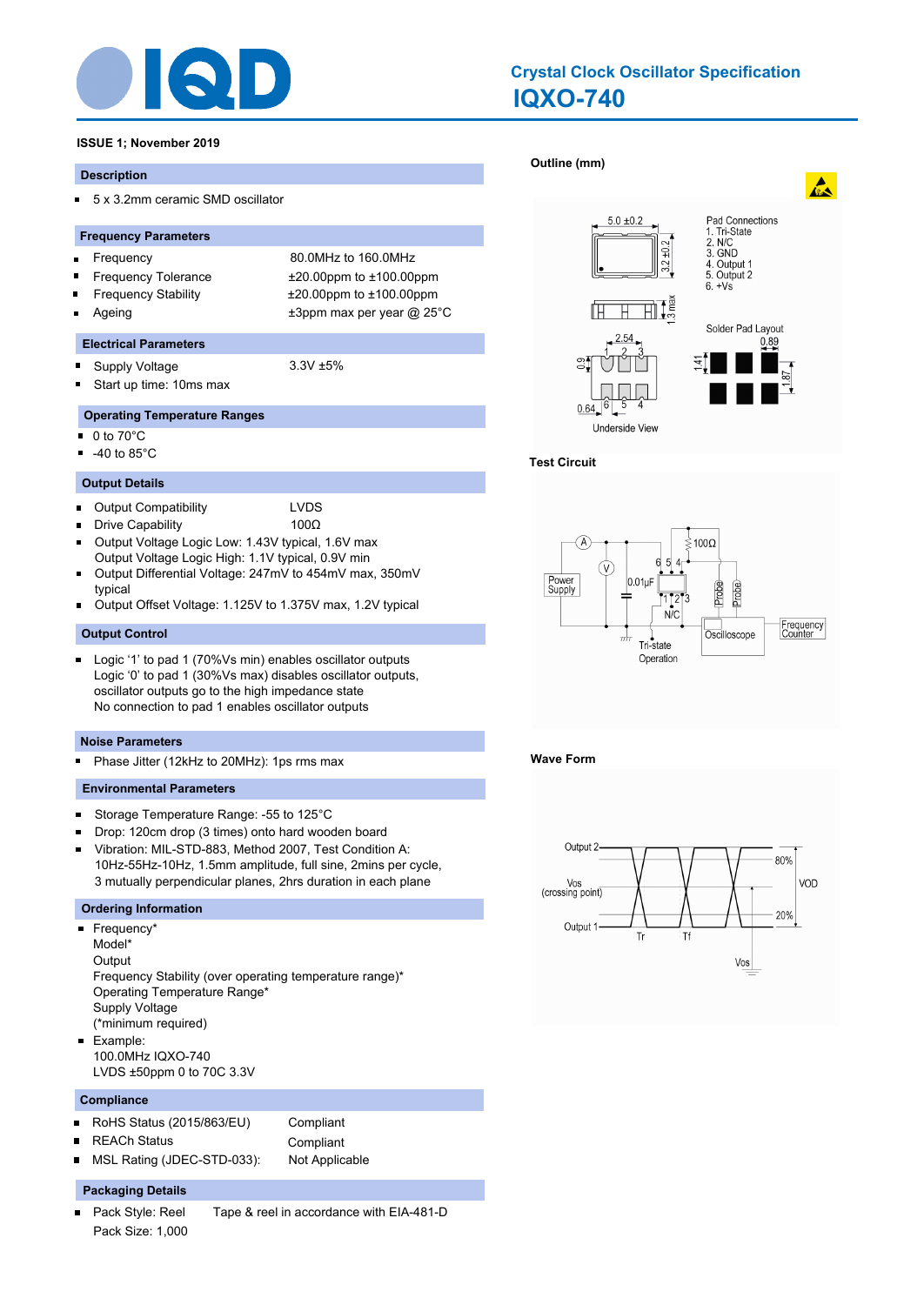

# **ISSUE 1; November 2019**

# **Electrical Specification - maximum limiting values 3.3V ±5%**

| <b>Frequency</b><br>Min | Frequency<br><b>Max</b> | Temperature<br>Range | <b>Stability</b><br>(Min) | Current<br><b>Draw</b> | <b>Rise and Fall</b><br>Time | <b>Duty Cycle</b> |
|-------------------------|-------------------------|----------------------|---------------------------|------------------------|------------------------------|-------------------|
|                         |                         | °C                   | ppm                       | mA                     | ns                           | %                 |
| 80.0MHz                 | 160.0MHz                | 0 to 70              | ±20.0                     | 66                     | 0.7                          | 45/55%            |
|                         |                         | $-40$ to 85          | ±20.0                     | 66                     | 0.7                          | 45/55%            |

*This document was correct at the time of printing; please contact your local sales office for the latest version. Click to view latest version on our website.*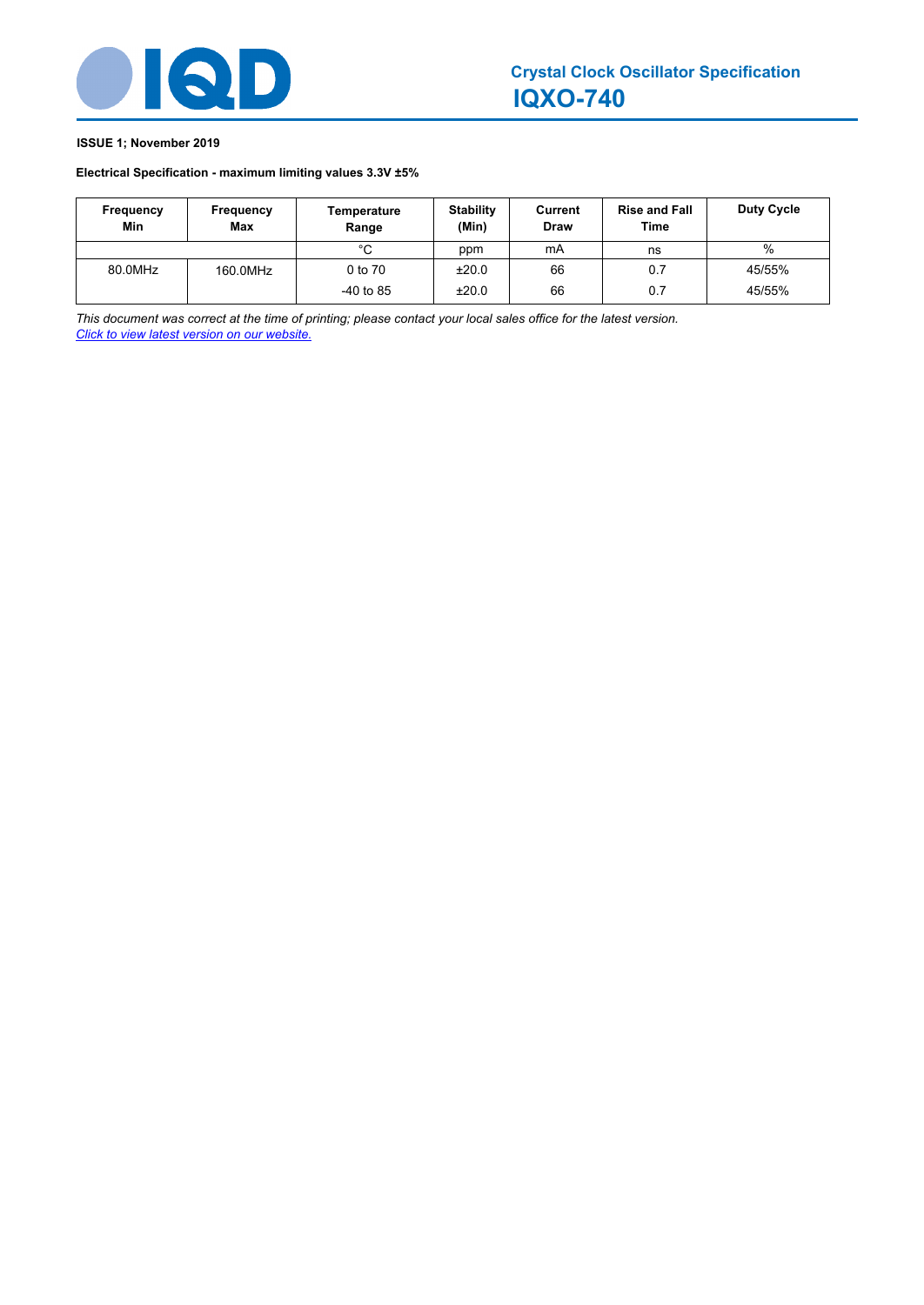

# **IQXO-741 Crystal Clock Oscillator Specification**

# **ISSUE 1; June 2019**

#### **Description**

 $\blacksquare$ 5 x 3.2mm ceramic SMD oscillator

#### **Frequency Parameters**

- Frequency 80.0MHz to 160.0MHz  $\blacksquare$
- 
- 
- 

Frequency Tolerance ±20.00ppm to ±100.00ppm Frequency Stability ±20.00ppm to ±100.00ppm Ageing  $\qquad \qquad \pm 3$ ppm max per year @ 25°C

# **Electrical Parameters**

- Supply Voltage 2.5V ±5%  $\blacksquare$
- Start up time: 10ms max n,

# **Operating Temperature Ranges**

- $\blacksquare$ 0 to 70°C
- -40 to 85°C

# **Output Details**

- Output Compatibility LVDS  $\blacksquare$
- × Drive Capability 100Ω
- Output Voltage Logic Low: 1.43V typical, 1.6V max  $\blacksquare$
- Output Voltage Logic High: 1.1V typical, 0.9V min
- Output Differential Voltage: 247mV to 454mV max, 350mV п typical
- Output Offset Voltage: 1.125V to 1.375V max, 1.2V typical

# **Output Control**

Logic '1' to pad 1 (70%Vs min) enables oscillator outputs  $\blacksquare$ Logic '0' to pad 1 (30%Vs max) disables oscillator outputs, oscillator outputs go to the high impedance state No connection to pad 1 enables oscillator outputs

# **Noise Parameters**

Phase Jitter (12kHz to 20MHz): 1ps rms max .

# **Environmental Parameters**

- $\blacksquare$ Storage Temperature Range: -55 to 125°C
- $\blacksquare$ Drop: 120cm drop (3 times) onto hard wooden board
- $\blacksquare$ Vibration: MIL-STD-883, Method 2007, Test Condition A: 10Hz-55Hz-10Hz, 1.5mm amplitude, full sine, 2mins per cycle, 3 mutually perpendicular planes, 2hrs duration in each plane

#### **Ordering Information**

- Frequency<sup>\*</sup> Model\* **Output** Frequency Stability (over operating temperature range)\* Operating Temperature Range\* Supply Voltage (\*minimum required) m. Example 100.0MHz IQXO-741
	- LVDS ±50ppm 0 to 70C 2.5V

# **Compliance**

RoHS Status (2015/863/EU) Compliant  $\blacksquare$ REACh Status **Compliant** MSL Rating (JDEC-STD-033): Not Applicable ٠

# **Packaging Details**

Pack Style: Reel Tape & reel in accordance with EIA-481-D  $\blacksquare$ Pack Size: 1,000

# **[Outline \(mm\)](http://www.iqdfrequencyproducts.com/products/search/?type=crystal-clock-oscillator&model=IQXO-741)**



# **Test Circuit**



# **Wave Form**